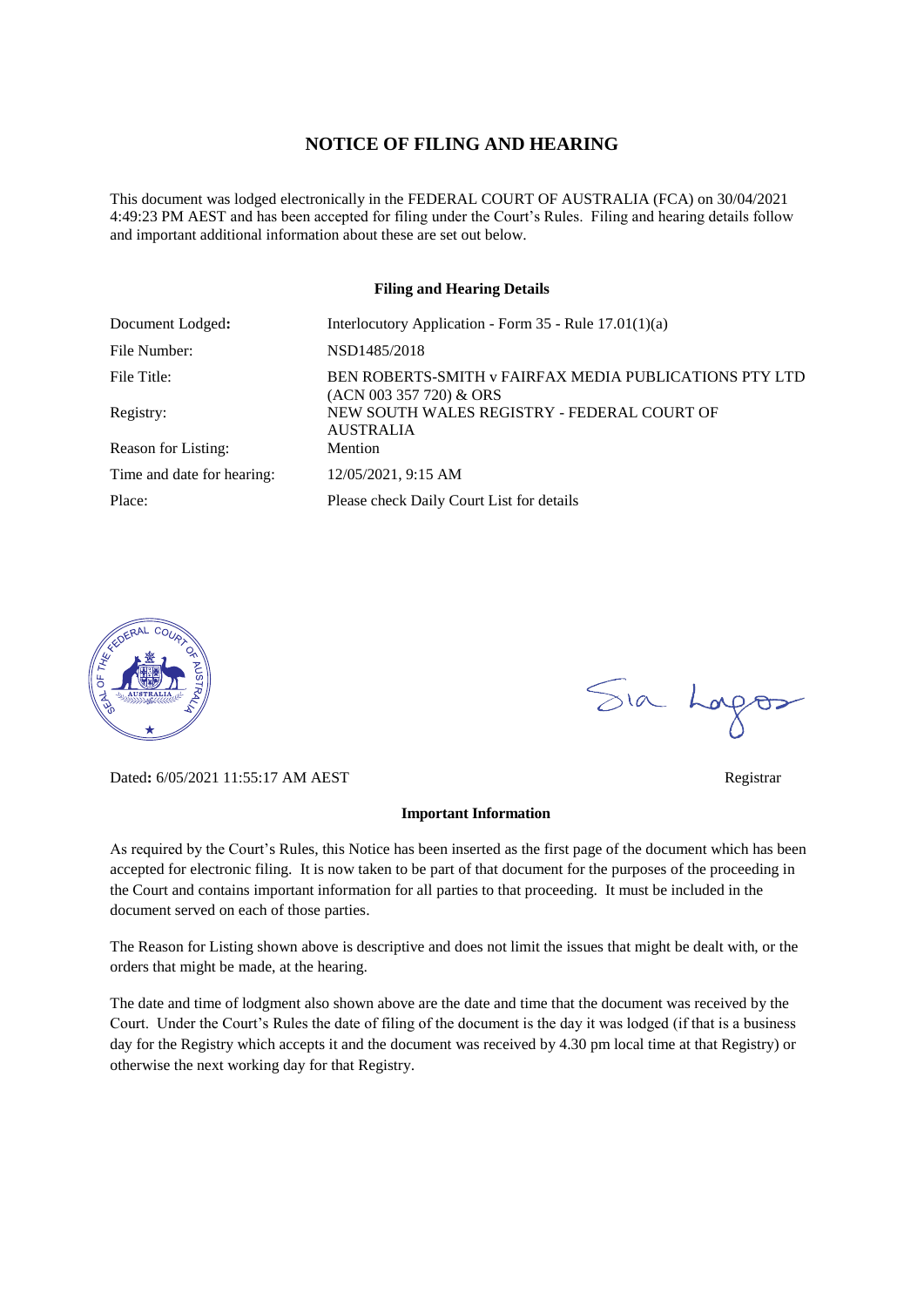Form 35 Rule 17.01(1)



# **Interlocutory Application**

No. NSD. 1485, 1486, 1487 of 2018

**Federal Court of Australia District Registry: New South Wales Division: General** 

## **Ben Roberts-Smith VC MG**

Applicant

Fairfax Media Publications Pty Ltd and others Respondents

To the Respondents and the Commonwealth of Australia.

The Applicant applies for the interlocutory orders set out in this application.

The Court will hear this application, or make orders for the conduct of the proceeding, at the time and place stated below. If you or your lawyer do not attend, then the Court may make orders in your absence.

#### Time and date for hearing:

Place: Levels 17 - 22 Law Courts Building, Queens Square, Sydney NSW 2000

Date:

Signed by an officer acting with the authority of the District Registrar

Filed on behalf of (name & role of party) Ben Roberts-Smith VC MG Prepared by (name of person/lawyer) **Paul Svilans** Law firm (if applicable) Mark O'Brien Legal Tel +61 2 9216 9830 Fax Email paul.svilans@markobrienlegal.com.au; monica.allen@markobrienlegal.com.au **Address for service** Level 19, 68 Pitt Street, Sydney, New South Wales, 2000 (include state and postcode)